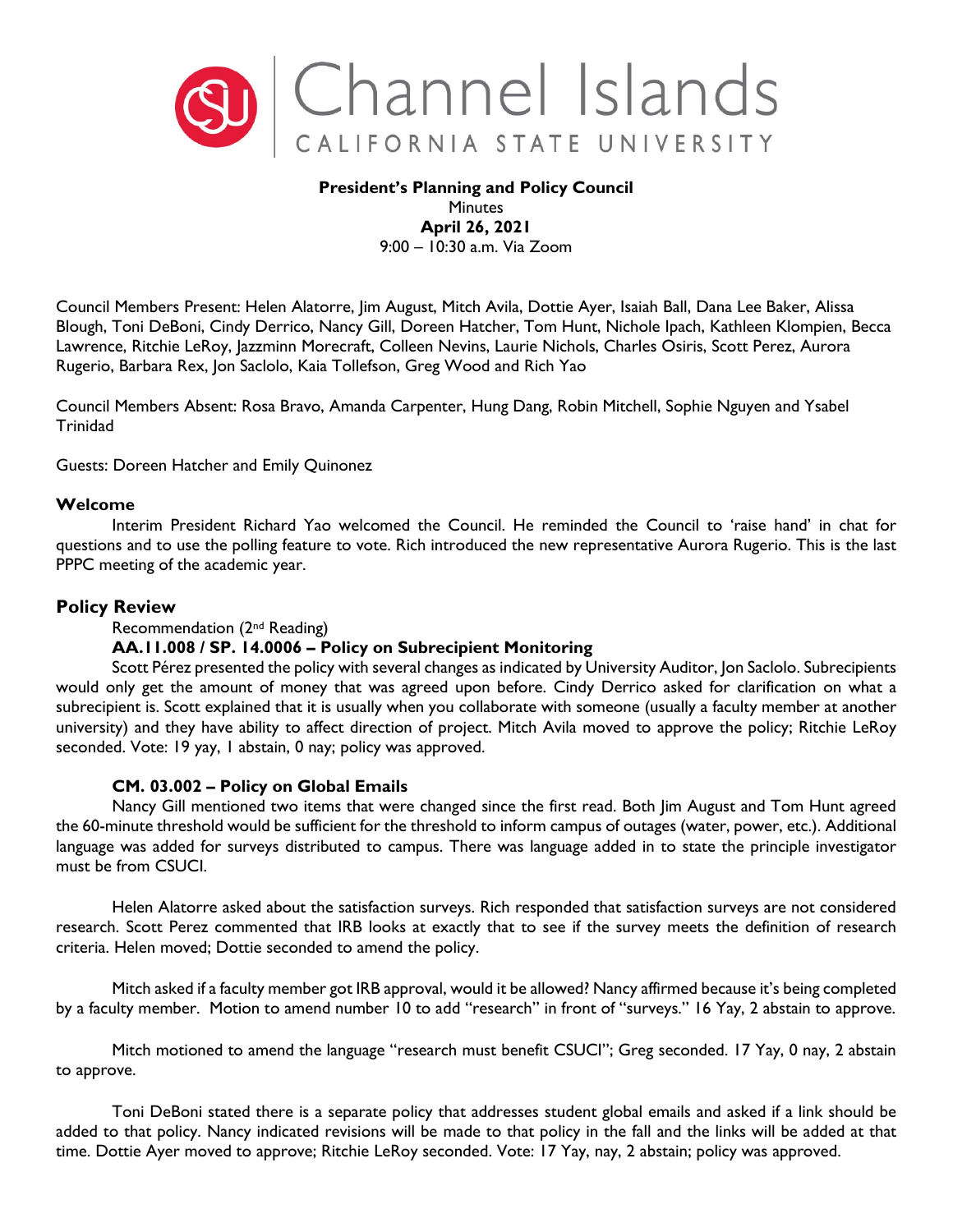#### **New / SP.19.01 – Policy on Academic Integrity**

Cindy Derrico stated the policy mirrors how the language is articulated in the student code of conduct as a CSU systemwide policy. Items listed at the bottom of the policy (exhibit) represent helpful guidance to faculty on information on academic integrity by offering examples and how to respond to situations. Greg Wood moved to approve the policy; Mitch seconded. Vote: 18 Yay, nay, 1 abstain; policy was approved.

### **New – Policy on Youth on Campus**

Rich indicated that this was in response to one of our audit findings. Laurie Nichols said page 2 identifies who is responsible for inventory of youth programs; all will go through risk manager. The other change was to accurately name youth programs. Nancy moved to approve; Colleen Nevins seconded. Vote: 17 Yay, nay, 1 abstain; policy was approved. Rich asked if this would clear the audit item; Jon confirmed it will be submitted before May 4.

### **Consent**

# **SA.21.004 – Policy on Eligibility Requirements for Membership in Student Organizations**

Rich mentioned that this policy has come up recently as credit/no credit options. Doreen Hatcher stated CSUCI always had an appeal process in place, our minimum GPA requirement (2.5) is higher than CO (2.0). Because of this requirement, some clubs are having trouble finding candidates or currently appointed members for this requirement. Data shows most often officers have 3.0 GPAs or higher. Language was removed, as it was unclear whether it was term or cumulative GPA that was required. The credit/no credit options have affected these students in a unique fashion.

Dottie said there have been a few different discussions with Student Government (SG) and administrators that may have required or reviewed different information across different groups. Clubs and orgs are having difficulty getting students to take on elected positions for not meeting 2.5 GPA; we have posted this on CI sync that this is up for review. We are waiting on revisions on the EO from the CO as well.

Helen said in SG, there was an increase in questions from students about credit/no credit and the pandemic in general had impacted GPAs. SG executives had conversations about whether this should be a permanent option, or if there was another solution. There were discussions about how this will affect candidates for next year in running for office or university committees. We can consider an appeal process for candidates specifically, there was only a process for sitting candidates. There were limited options for students right on the cusp. SG leadership was in support for appeal for candidates.

Cindy asked if there is an expected date for EO update. Doreen stated that the update started two years ago due to audit findings on other campuses. We received information they are hoping to finalize revisions in fall; whatever revisions that need to be taken into consideration, would probably not be until Fall 2022.

Toni said recommended keeping this as a consent item so students can benefit from this in fall semester. Helen agreed that the buffer between 2.0 and 2.5 is the issue. SG and ASI board, would consider a student with a 2.3 and an appeal process this may offer students with an opportunity to serve in the fall. Aurora Rugerio said students want to have the opportunity to apply for these positions.

Mitch reminded the Council that as a consent item, we did not ask to pull from the agenda; agenda was not approved. Doreen feels that the CO is anticipating finalizing their terms by December and giving campuses time to review in time for fall 2022 implementation. If EO does not change for eligibility requirements, we can certainly address those later.

No motion was made to strike from the agenda. Policy approved as consent item.

# **Updates**

# **Inclusive Excellence on Action Plan (IEAP)**

Kaia Tollefson reviewed the Inclusive Excellence on Action Teams (IEATs); they have doubled in size with many new people that may have not had the opportunity to serve in the past. Each of the six teams have met and have two action items; inventory actions that have happened already so we can recognize accomplishments to date, then use summer months to create overall arching framework.